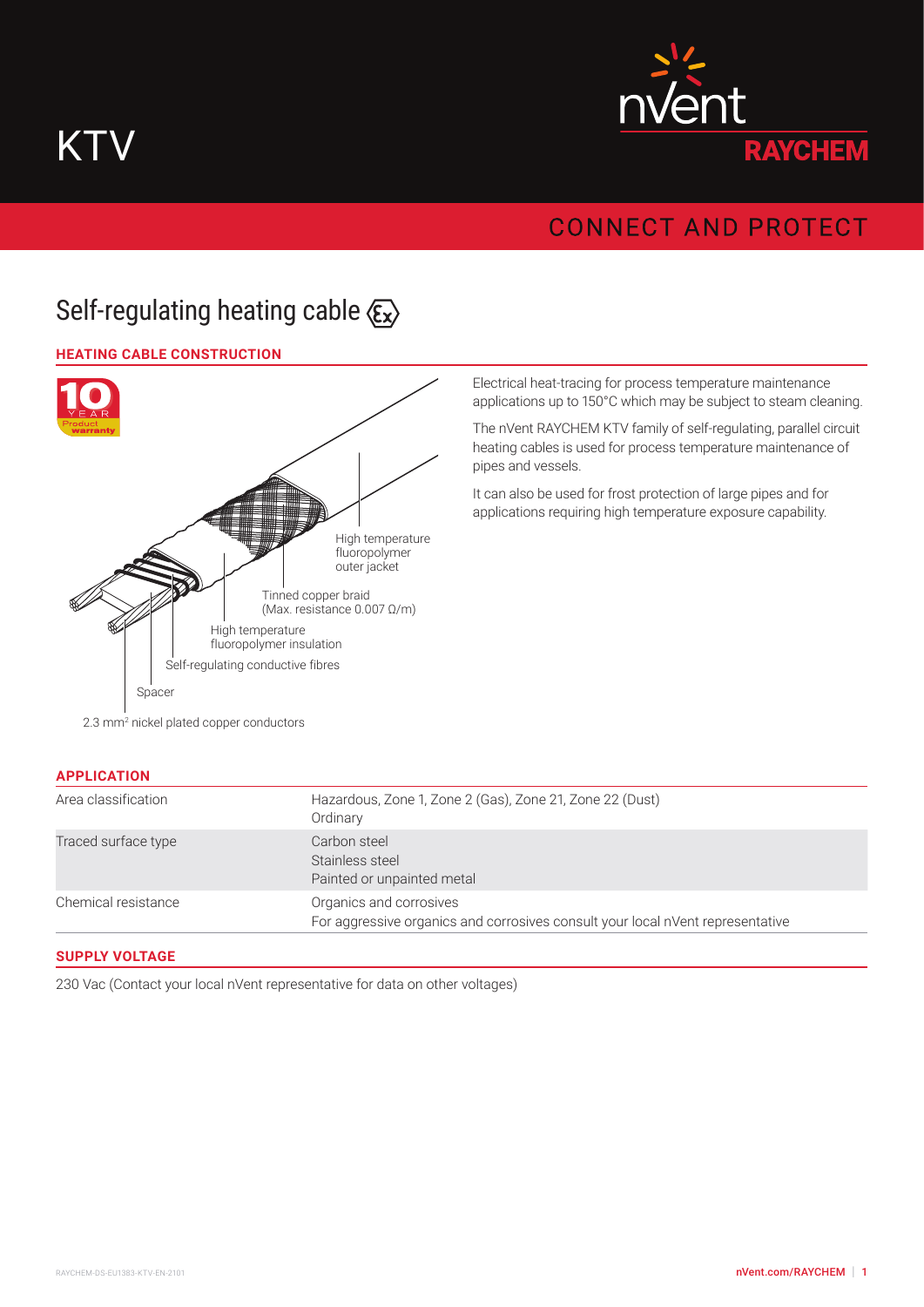### **APPROVALS (\*)**

#### SGS20ATEX0051X II 2 G Ex 60079-30-1 eb IIC 226°C(T2) Gb or Ex 60079-30-1 eb mb IIC 226°C(T2) Gb II 2 D Ex 60079-30-1 tb IIIC T226°C Db or Ex 60079-30-1 mb tb IIIC T226°C Db  $Tmin -60°C$ IECEx BAS 20.0014X Ex 60079-30-1 eb IIC 226°C(T2) Gb or Ex 60079-30-1 eb mb IIC 226°C(T2) Gb Ex 60079-30-1 tb IIIC T226°C Db or Ex 60079-30-1 mb tb IIIC T226°C Db  $Tmin -60°C$ The KTV heating cables are approved by DNV for use on ships and mobile off shore units.

DNV Certificate No. DNV-GL TAE00000TV



ัα

ТС RU C-BE.МЮ62.В.00054/18 1Ex e IIC 226°C (T2) Gb X 1Ex e mb IIC 226°C (T2) Gb X Ex tb IIIC T226°C Db X Ex tb mb IIIC T226°C Db X Ta –60°C…+56°C IP66 ООО "ТехИмпорт"

Ex e IIC 226°C (T2) Gb Ex tD A21 IP66 T226°C

## **SPECIFICATIONS**

| Maximum maintain or continuous<br>exposure temperature (power on) | $150^{\circ}$ C                                                                                                                                                                                                                                                                                                              |
|-------------------------------------------------------------------|------------------------------------------------------------------------------------------------------------------------------------------------------------------------------------------------------------------------------------------------------------------------------------------------------------------------------|
| Maximum intermittent exposure<br>temperature (power on/off)       | $250^{\circ}$ C (*)<br>Maximum cumulative exposure 1000 hours<br>(*) The 250°C rating applies to all products printed "MAX INTERMITTENT EXPOSURE 250C".                                                                                                                                                                      |
| Temperature classification                                        | T2                                                                                                                                                                                                                                                                                                                           |
| Based on systems approach*                                        | T <sub>3</sub> -T <sub>6</sub><br>* nVent RAYCHEM KTV heat-tracing cables are approved for the listed temperature<br>classifications by using the principles of stabilized design (as per system classification<br>approach) or the use of a temperature limiting device.<br>Use TraceCalc design software or contact nVent. |
| Minimum installation temperature                                  | $-60^{\circ}$ C                                                                                                                                                                                                                                                                                                              |
| Minimum bend radius                                               | $-60^{\circ}$ C $\leq$ T<-20 $^{\circ}$ C: 26<br>$-20^{\circ}$ C $\leq$ T<-10°C: 20<br>$-10^{\circ}$ C $\leq$ T $\leq$ 0°C: 15<br>$0^{\circ}$ C $\leq$ T $\leq$ +10 $^{\circ}$ C: 15<br>$T \ge +10^{\circ}$ C: 12                                                                                                            |

20KTV2-CT 15KTV2-CT 8KTV2-CT D 5KTV2-CT

#### **THERMAL OUTPUT RATING**

| Nominal power output at 230 Vac on | А |
|------------------------------------|---|
| insulated steel pipes              | B |
|                                    | C |



Pipe temperature (°C)

|                                    |    |                       |   | $IV2$ -CT |
|------------------------------------|----|-----------------------|---|-----------|
| Nominal power output (W/m at 10°C) | 16 | $\cap$ $\sqcap$<br>∠∪ | 4 | ∪∪        |